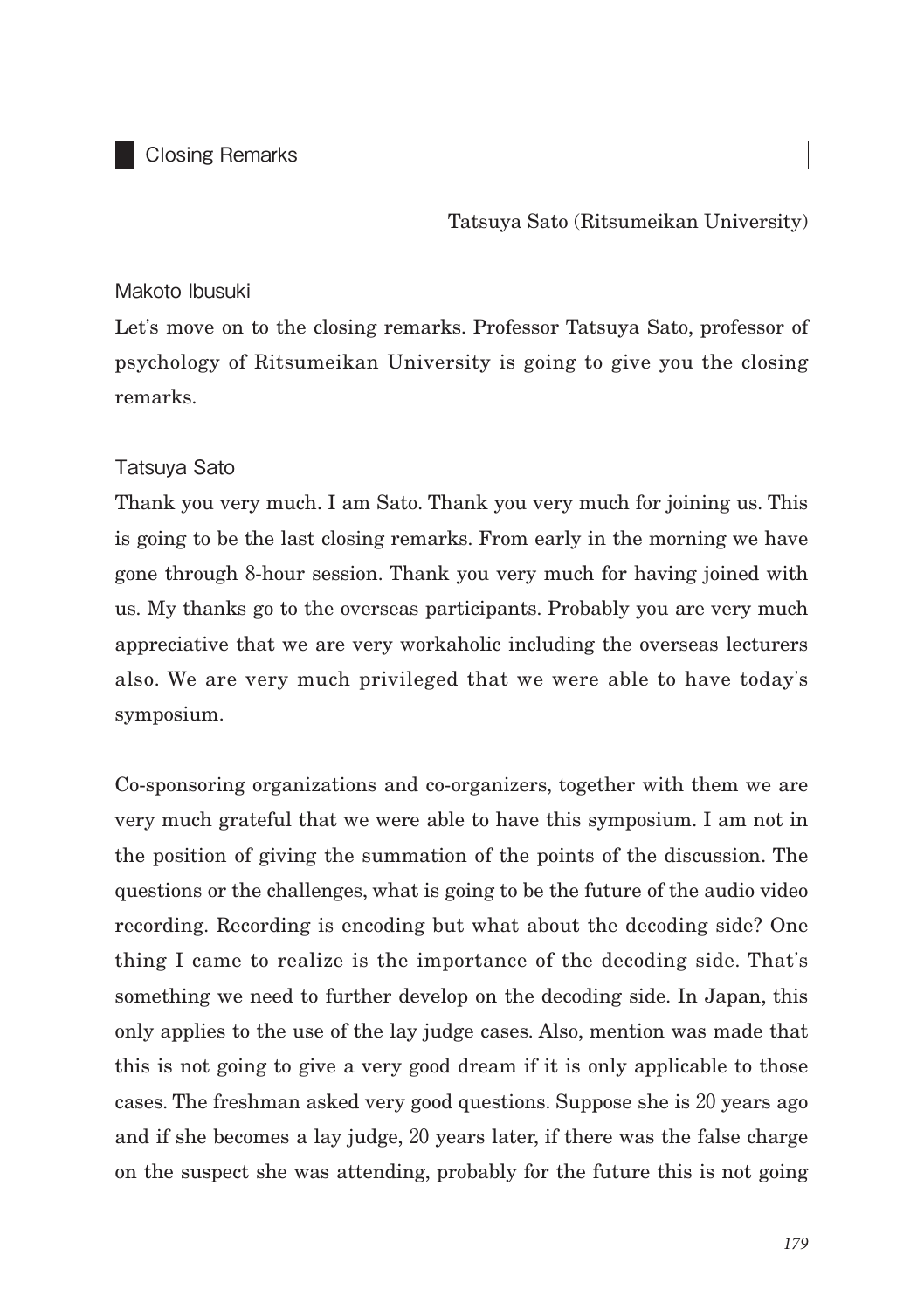to be the end of the discussion once it is introduced. Encoding and decoding issues have to be also continued to be discussed, and also investigative culture which is supporting those procedures. Still we have 23 days very lengthy detention. That has to be also reviewed.

I don't know whether it is communicated to the overseas participants. At one time I said 23 days detention time. Is that 23 hours? That's still long some overseas participants said. Is it legal, 23 days? Is the Japanese legal system legal? I was very much surprised to be asked with that kind of question. That's something we need to dwell upon. Just system, is it just or not? That's related to Japanese scandal. Japanese justice system and judicial system has to be also reviewed in collaboration with the overseas cases.

Personally, I was led into this field of forensic psychology when in 1994 over 10 years ago when I was employed by Fukushima University and Professor Hamada was the frontrunner already during that time. He was almost a mentor for me. I am very happy that now 20 years later, I was able to organize such a high quality symposium with a great panel. But of course there is a long journey ahead of us.

I hope that I will be able to further our studies and practice together with all of you who are here. Ritsumeikan University is going to open a new campus in Osaka. Professor Inaba in the area of social policies is going to teach students in Osaka campus next year. In Osaka next year Pan-Pacific Law and Psychology meeting I hope is going to be held. Law and psychology is indeed a transdisciplinary area and besides boundary it's not inter but almost a fusion of the two fields, law and psychology and fusion of knowledge and experiences of experts from different countries is going to take place in Osaka. In that meeting in Osaka I sincerely hope that I'll be